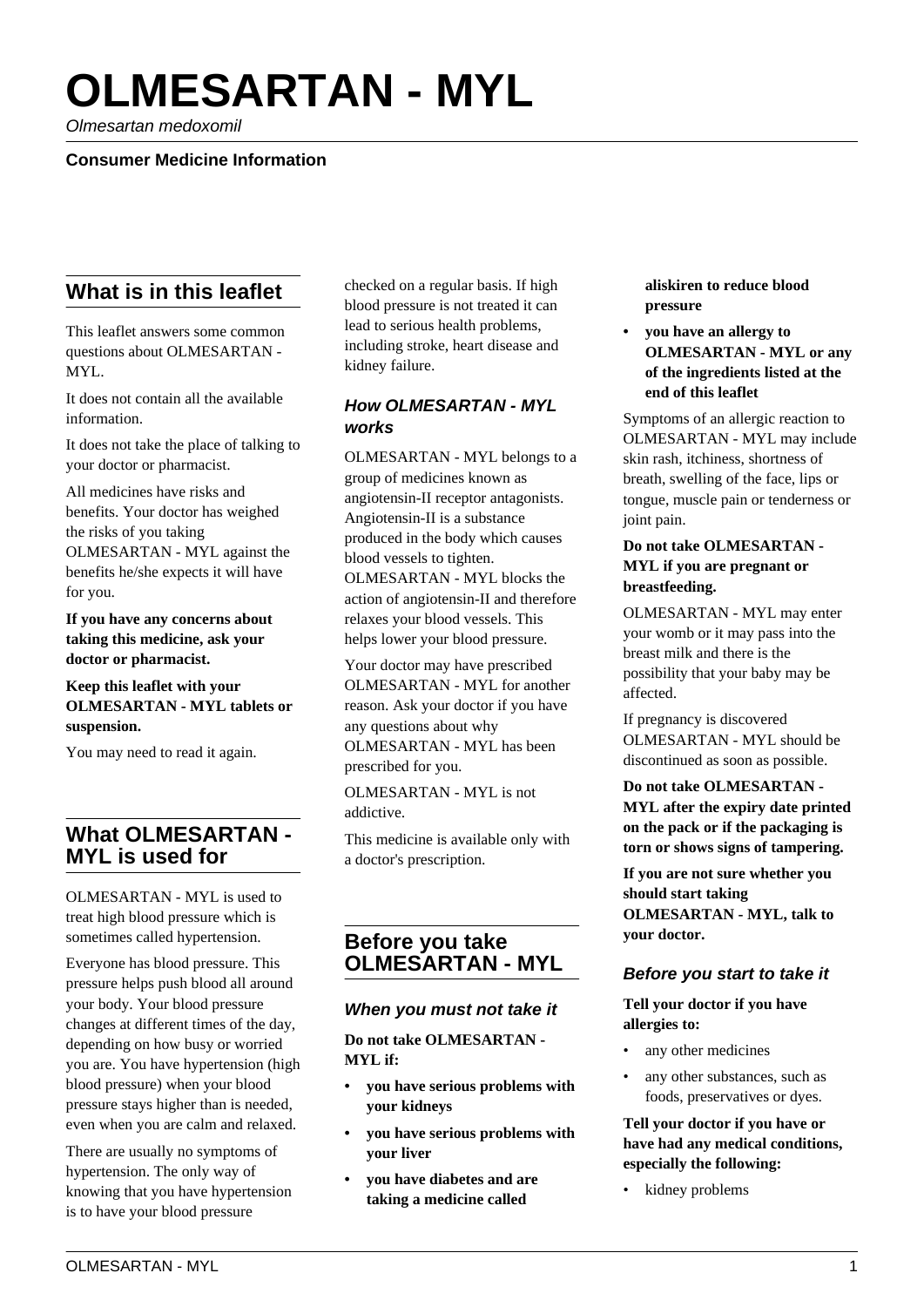- liver problems
- heart problems
- excessive vomiting or diarrhoea recently
- high levels of potassium in your blood
- problems with your adrenal glands (small glands above the kidneys).

#### **You must also tell your doctor if you:**

- are following a very low salt diet
- you are or intend to become pregnant or plan to breastfeed.
- you are taking potassium supplements, potassium-sparing agents, potassium-containing salt substitutes or other medicines that may increase serum potassium (e.g., trimethoprim-containing products)

**If you have not told your doctor about any of the above, tell him/ her before you start taking OLMESARTAN - MYL.**

# **Taking other medicines**

**Tell your doctor or pharmacist if you are taking any other medicines, including any that you buy without a prescription from your pharmacy, supermarket or health food shop.**

Some medicines and OLMESARTAN - MYL may interfere with each other. These include:

- other medicines used to treat high blood pressure
- other diuretics, also known as fluid or water tablets
- non-steroidal anti-inflammatory drugs (NSAIDs) or COX-2 inhibitors, medicines used to relieve pain, swelling and other symptoms of inflammation, including arthritis
- potassium supplements or potassium-containing salt substitutes
- other medicines that may increase serum potassium (e.g.,

trimethoprim-containing products)

- lithium, a medicine used to treat mood swings and some types of depression
- any medicines that contain aliskiren
- any medicines that contain colesevelam.

These medicines may be affected by OLMESARTAN - MYL, or may affect how well it works. You may need different amounts of your medicine, or you may need to take different medicines. Your doctor will advise you.

In general, OLMESARTAN - MYL has been shown not to interfere with other medicines. However, it is important to tell your doctor and pharmacist about any medicines you are taking or plan to take.

# **Use in children**

The safety and effectiveness of OLMESARTAN - MYL in children aged less than 1 year has not been established.

# **How to take OLMESARTAN - MYL**

**Follow all directions given to you by your doctor or pharmacist carefully.**

They may differ from the information contained in this leaflet.

If you have been prescribed OLMESARTAN - MYL suspension, your pharmacist will prepare this for you.

Your doctor or pharmacist will tell you which OLMESARTAN - MYL tablet or how much OLMESARTAN - MYL suspension you will need to take each day. This depends on your condition and whether or not you are taking any other medicines.

**If you do not understand the instructions on the box or the** **suspension bottle, ask your doctor or pharmacist for help.**

## **How much to take**

Tablets:

For most adult patients, the usual starting dose of OLMESARTAN - MYL is 20 mg once a day. The dose may need to be increased to OLMESARTAN - MYL 40 mg once a day if necessary.

Suspension:

Follow the instructions given by your doctor or pharmacist.

#### **Do not give OLMESARTAN - MYL suspension to children under 1 year of age.**

For children 6-18 years (weighing 35kg or more):

One OLMESARTAN - MYL 20mg tablet once daily, or 10 mL of the 2 mg/mL suspension.

For children 6-18 years (weighing less than 35 kg):

5 mL of the 2 mg/mL suspension.

For children 1-5 years (weighing 5kg or more):

The dose will vary depending on your child's weight.

# **How to take it**

Tablets:

**Swallow OLMESARTAN - MYL whole with a full glass of water.**

Do not chew the tablets.

Suspension:

**Shake the bottle and then using either a medicine measure or a dosing syringe give the required volume to your child.**

## **When to take it**

**Take OLMESARTAN - MYL at about the same time each day, with or without food.**

Taking OLMESARTAN - MYL at the same time each day will have the best effect. It will also help you remember when to take OLMESARTAN - MYL. It does not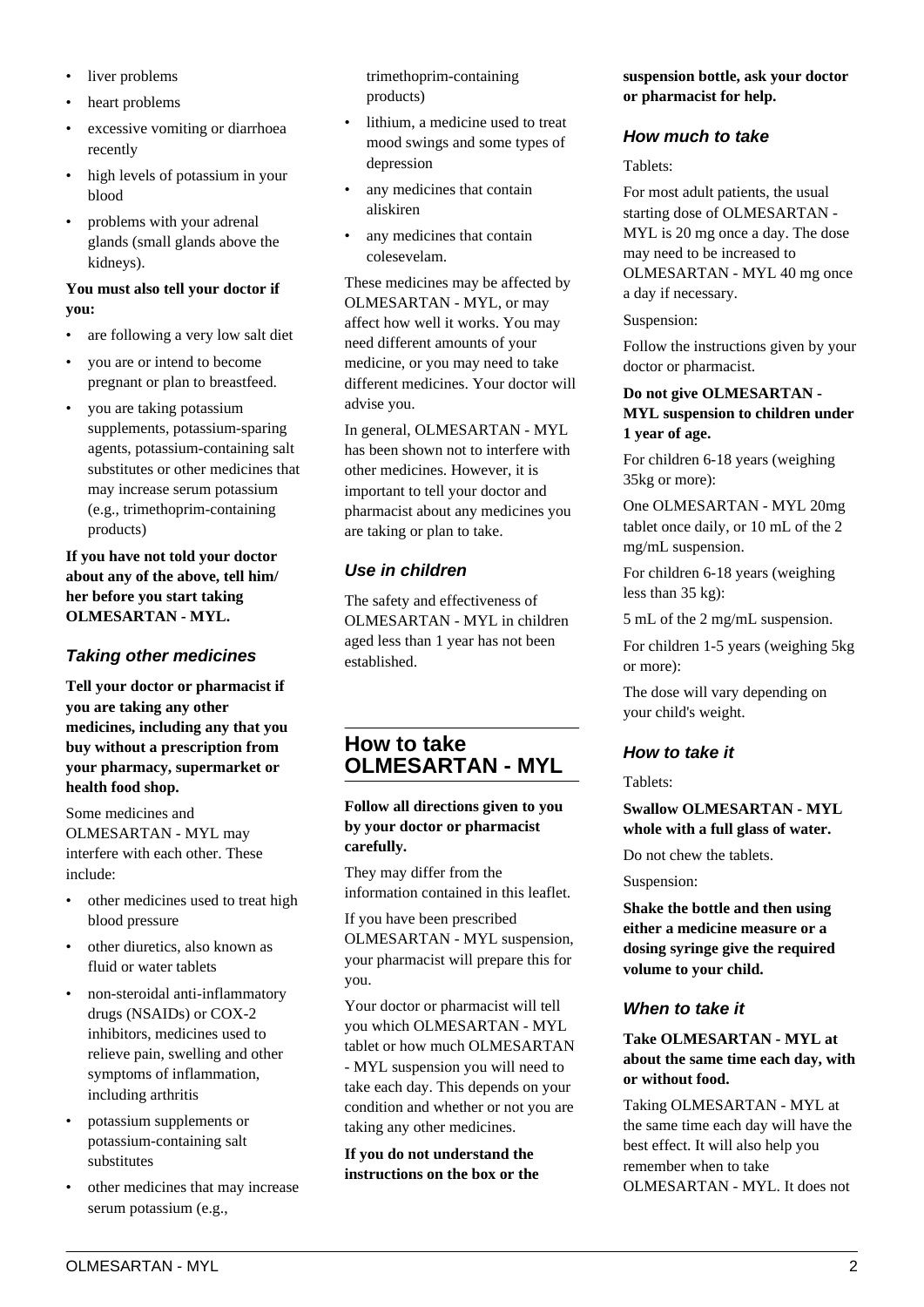matter whether you take it with or without food.

# **How long to take it**

OLMESARTAN - MYL helps control your condition, but does not cure it. Therefore you must take OLMESARTAN - MYL every day. Continue taking your medicine for as long as your doctor tells you.

# **If you forget to take it**

**If it is almost time for your next dose, skip the dose you missed and take your next dose when you are meant to.**

**Otherwise, take it as soon as you remember and then go back to taking your medicine as you would normally.**

**Do not take a double dose to make up for the dose that you missed.**

This may increase the chance of you getting an unwanted side effect.

**If you are not sure what to do, ask your doctor or pharmacist.**

**If you have trouble remembering to take your medicine, ask your pharmacist for some hints.**

## **If you take too much (overdose)**

**Immediately telephone your doctor or the Australian Poisons Information Centre (telephone 13 11 26) or go to Accident and Emergency at the nearest hospital, if you think that you or anyone else may have taken too much OLMESARTAN - MYL. Do this even if there are no signs of discomfort or poisoning.**

**Keep telephone numbers for these places handy.**

If you take too much OLMESARTAN - MYL, you may feel light-headed, dizzy or you may faint. You may also have a fast heartbeat.

# **While you are using OLMESARTAN - MYL**

#### **Things you must do**

**If you are about to be started on any new medicine, tell your doctor, dentist or pharmacist that you are taking OLMESARTAN - MYL.**

**Make sure you drink enough water during exercise and hot weather when you are taking OLMESARTAN - MYL, especially if you sweat a lot.**

If you do not drink enough water while taking OLMESARTAN -

MYL, you may feel faint, lightheaded or sick. This is because your blood pressure is dropping suddenly. If you continue to feel unwell, tell your doctor.

#### **If you have excess vomiting and/or diarrhoea while taking OLMESARTAN - MYL, tell your doctor.**

You may lose too much water and salt and your blood pressure may drop too much.

**If you feel light-headed or dizzy after taking your first dose of OLMESARTAN - MYL, or when your dose is increased, tell your doctor immediately.**

**If you plan to have surgery that needs a general anaesthetic, tell your doctor or dentist that you are taking OLMESARTAN - MYL.**

Your blood pressure may drop suddenly.

**If you become pregnant while taking OLMESARTAN - MYL, tell your doctor immediately.**

**If you are about to have any blood tests, tell your doctor that you are taking OLMESARTAN - MYL.**

OLMESARTAN - MYL may interfere with the results of some tests.

**Have your blood pressure checked when your doctor says, to make sure OLMESARTAN - MYL is working.**

#### **Go to your doctor regularly for a check-up.**

Your doctor may occasionally do a blood test to check your potassium levels and see how your kidneys are working.

## **Things you must not do**

**Do not give OLMESARTAN - MYL to anyone else, even if they have the same condition as you.**

**Do not take OLMESARTAN - MYL to treat any other complaints unless your doctor or pharmacist tells you to.**

**Do not stop taking**

**OLMESARTAN - MYL, or lower the dosage, without checking with your doctor.**

# **Things to be careful of**

**If you feel light-headed, dizzy or faint when getting out of bed or standing up, get up slowly.**

Standing up slowly, especially when you get up from bed or chairs, will help your body get used to the change in position and blood pressure. If this problem continues or gets worse, talk to your doctor.

#### **Be careful driving or operating machinery until you know how OLMESARTAN - MYL affects you.**

As with other medicines in this class, OLMESARTAN - MYL may cause dizziness, light-headedness or tiredness in some people. Make sure you know how you react to OLMESARTAN - MYL before you drive a car, operate machinery, or do anything else that could be dangerous if you are dizzy or light-headed. If this occurs do not drive. If you drink alcohol, dizziness or lightheadedness may be worse.

# **Things that would be helpful for your blood pressure**

Some self help measures suggested below may help your condition. Talk to your doctor or pharmacist about these measures and for more information.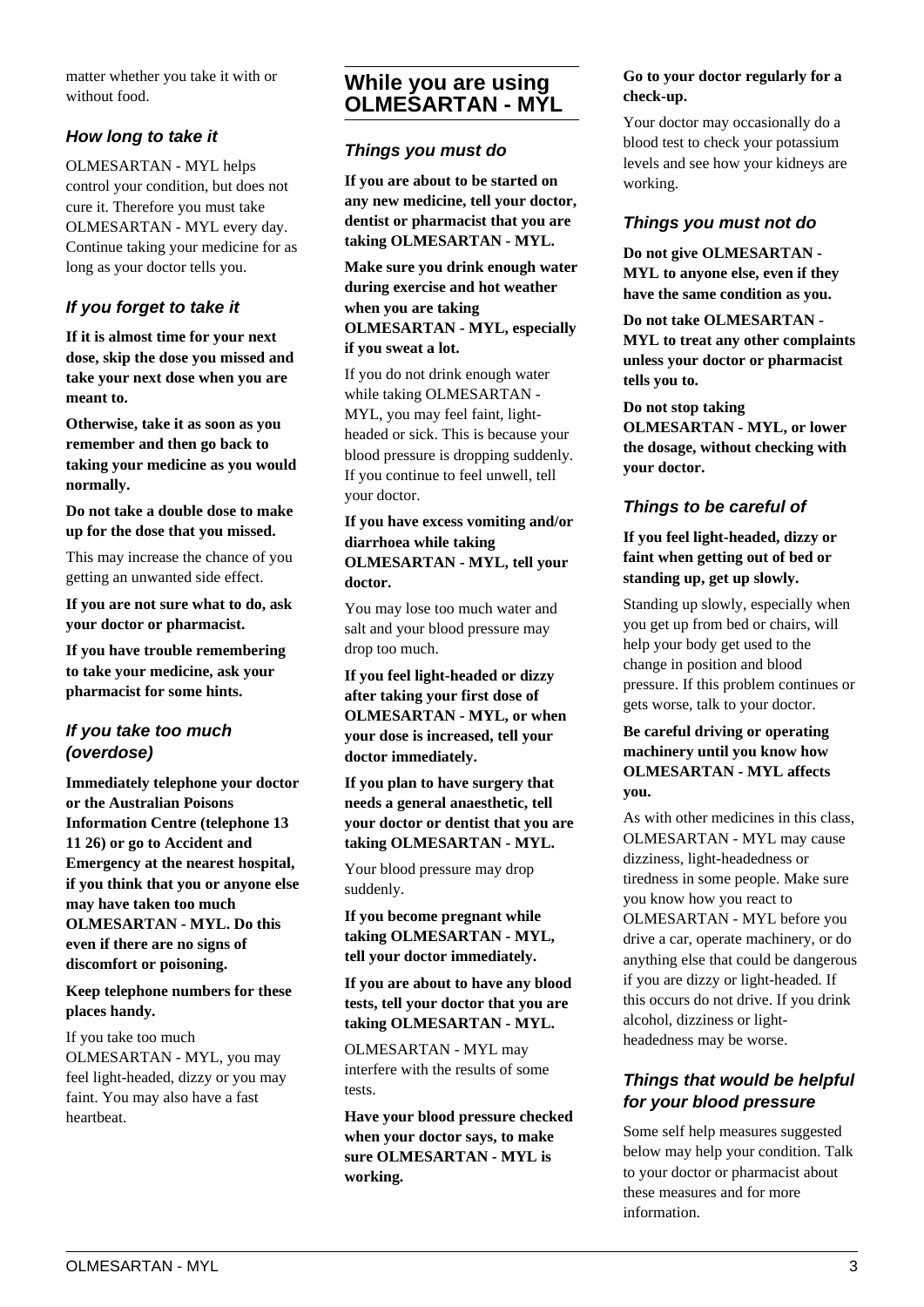- Alcohol your doctor may advise you to limit your alcohol intake.
- Weight your doctor may suggest losing some weight to help lower your blood pressure and help lessen the amount of work your heart has to do. Some people may need a dietician's help to lose weight.
- Diet eat a healthy diet which includes plenty of fresh vegetables, fruit, bread, cereals and fish.

 Also eat less fat and sugar (especially saturated fat) which includes sausages, fatty meats, full cream dairy products, biscuits, cakes, pastries, chocolates, chips and coconut. Monounsaturated and polyunsaturated fats from olive oil, canola oil, avocado and nuts are beneficial in small quantities.

- Salt your doctor may advise you to watch the amount of salt in your diet. To reduce your salt intake you should avoid using salt in cooking or at the table and avoid cooked or processed foods containing high sodium (salt) levels.
- Exercise regular exercise, maintained over the long term, helps to reduce blood pressure and helps get the heart fitter. Regular exercise also improves your blood cholesterol levels, helps reduce your weight and stress levels, and improves your sleep, mood and ability to concentrate. However, it is important not to overdo it. Walking is good exercise, but try to find a route that is reasonably flat. Before starting any exercise, ask your doctor about the best kind of programme for you.
- Smoking your doctor may advise you to stop smoking or at least cut down. There are enormous benefits to be gained from giving up smoking. There are many professionals, organisations and strategies to help you quit. Ask your doctor or

pharmacist for further information and advice.

# **Side effects**

**Tell your doctor or pharmacist as soon as possible if you do not feel well while you are taking OLMESARTAN - MYL.**

OLMESARTAN - MYL helps most people with high blood pressure, but it may have unwanted side effects in a few people. All medicines can have side effects. Sometimes they are serious, most of the time they are not. You may need medical treatment if you get some of the side effects.

If you are over 65 years of age you may have an increased chance of getting side effects.

#### **Ask your doctor or pharmacist to answer any questions you may have.**

Following is a list of possible side effects. Do not be alarmed by this list. You may not experience any of them.

#### **Tell your doctor or pharmacist if you notice any of the following and they worry you:**

- feeling light-headed, dizzy or faint
- cough
- headache
- feeling sick (nausea) or vomiting
- stomach pain
- diarrhoea
- an uncomfortable feeling in the stomach
- unusual tiredness or weakness. fatigue
- 'flu-like' symptoms
- runny or blocked nose, or sneezing
- bronchitis
- sore throat and discomfort when swallowing (pharyngitis)
- swelling of the hands, feet or ankles
- back pain
- urinary tract infection.

These are common side effects. They are generally mild.

#### **Tell your doctor as soon as possible if you notice any of the following:**

- skin rash or itchiness
- aching, tender or weak muscles not caused by exercise
- painful joints
- fast heart beat
- shortness of breath or tightness in the chest
- swelling of the hands, feet or ankles
- symptoms that may indicate high potassium levels in the blood, such as nausea, diarrhoea, muscle weakness, change in heart rhythm.

These may be serious side effects. You may need medical attention. Serious side effects are rare.

#### **If any of the following happen, stop taking OLMESARTAN - MYL and either tell your doctor immediately or go to Accident and Emergency at your nearest hospital:**

- swelling of the face, lips, mouth, tongue or throat which may cause difficulty in swallowing or breathing
- chest pain.

These are very serious side effects. You may need urgent medical attention or hospitalisation. These side effects are very rare.

**Other side effects not listed above may occur in some patients. Tell your doctor or pharmacist if you notice anything that is making you feel unwell.**

# **After using OLMESARTAN - MYL**

## **Storage**

**Tablets:**